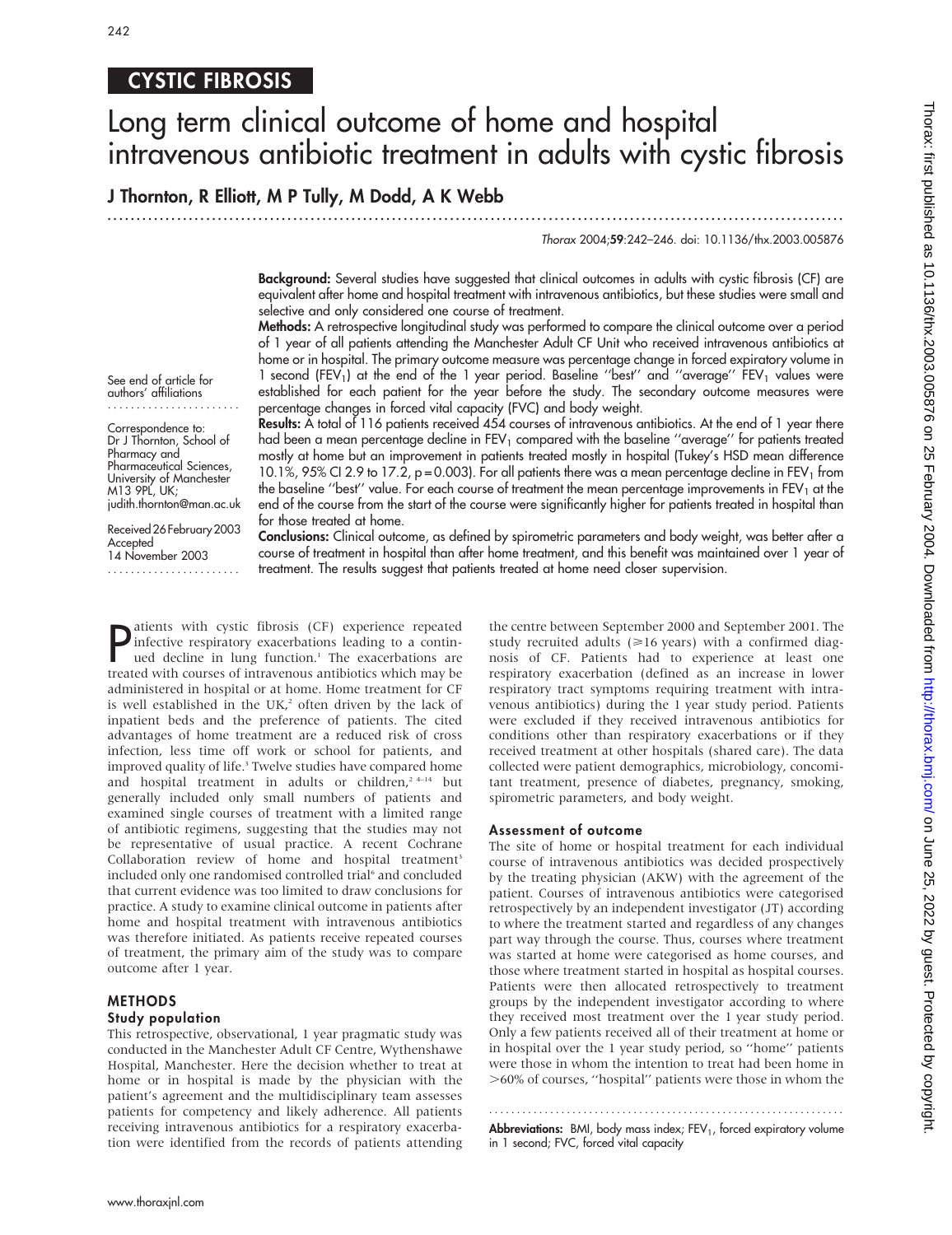intention to treat had been hospital in  $>60\%$  of courses, and ''both'' patients were those in whom the intention to treat had been hospital or home in 40–60% of courses.

The primary clinical outcome variable was forced expiratory volume in 1 second (FEV<sub>1</sub>). For home treatment, spirometric tests were performed at the start and end of each course of intravenous antibiotics. In hospital, spirometric testing was performed at admission, twice weekly, and at discharge. Two baseline  $FEV<sub>1</sub>$  values were established in each patient for the baseline year before the 1 year study period. The "best"  $FEV_1$  was the highest  $FEV_1$  during the baseline year and the "average"  $FEV<sub>1</sub>$  was the mean of all  $FEV<sub>1</sub>$  values recorded during this period. The percentage predicted  $FEV_1$  was calculated for both values.<sup>15</sup> Baseline forced vital capacity (FVC) and body weight values were also established and the percentage predicted FVC and body mass index (BMI, body weight in kg/height in  $m<sup>2</sup>$ ) were calculated.

For each patient the final  $FEV_1$ , FVC, and body weight value were recorded as the last value of the last course at the end of the 1 year study period. The percentage changes in FEV<sub>1</sub>, FVC, and body weight from baseline "best" to final and from baseline "average" to final were calculated.  $FEV<sub>1</sub>$ , FVC, and body weight were determined for the start and end of each course of intravenous antibiotics. For each course the percentage changes from start to end were calculated.

Approval for the study was given by South Manchester local research ethics committee and patients were informed of the study by letter.

#### Statistical analysis

As the desired clinical outcome after treatment with intravenous antibiotics has not been quantified, it was not possible to perform power calculations to determine sample size. However, it was planned to recruit a cohort of 100 patients to the study and statistical advice confirmed that this number was sufficient when taking into account the aims of the study.

The differences between treatment groups at baseline were compared using independent sample  $t$  tests for continuous variables and  $\chi^2$  tests for nominal variables (SPSS version 11.5). Outcome was evaluated using analysis of variance (ANOVA) with interaction terms for potential confounding variables where appropriate. Multiple regression analysis was conducted to determine which patient characteristics might explain the decline in lung function (percentage decline in  $FEV<sub>1</sub>$  from baseline "average" to the end of the 1 year study period). The following variables were entered into the model: site of treatment (expressed as percentage of courses of intravenous antibiotics administered in hospital), sex and age of patient, infection with Burkholderia cepacia, presence of diabetes, concomitant treatment with rhDNase, nebulised antibiotics or oral corticosteroids, baseline ''average'' percentage predicted  $FEV_1$ , and baseline "average" BMI. The differences in outcome after one course of treatment were compared using independent samples t tests.

## RESULTS

#### Patients and treatment

Of a total clinic population of 220, 120 patients received treatment with intravenous antibiotics during the study period and 116 of these (97%) were eligible for the study. Four patients were excluded for the following reasons: refused access to medical records, shared care, final  $FEV<sub>1</sub>$  value missing, or clinical records missing (one patient each).

The 116 patients underwent treatment with 454 courses of intravenous antibiotics during the 1 year study period. The mean number of courses per patient was 4 (range 1–9). The mean and median course lengths were 15 and 14 days, respectively. A wide range of course lengths (3–172 days) was explained by some patients receiving almost continuous intravenous antibiotics. A total of 213 courses (46.9%) were classified as home courses and 241 courses (53.1%) as hospital courses. Forty seven patients (40.5%) were allocated to ''home'', 51 (44.0%) to ''hospital'', and 18 (15.5%) to "both". Each group received similar amounts of intravenous antibiotic treatment during the study period (mean of 4, 3.6, and 4.5 courses in ''home'', ''hospital'' and ''both'' groups, respectively).

At baseline there were no statistically significant differences between the three treatment groups (tables 1 and 2) other than more female patients in the ''home'' treatment group than in the "hospital" treatment group ( $p = 0.025$ ).

#### Outcome after 1 year

All 116 patients were included in the analysis of outcome after 1 year. There was a mean percentage decline in  $FEV<sub>1</sub>$  at the final value compared with the baseline ''average'' value. There was a mean percentage decline in the ''home'' group but a mean percentage improvement in the ''both'' and "hospital" groups ( $F = 11.105$ ,  $p = 0.001$ ; table 3). The mean percentage improvement was significantly higher in the "hospital" group than in the "home" group ( $p = 0.003$ ). FEV<sub>1</sub> declined at the final measurement compared with baseline ''best'' for all patients and for the ''home'', ''hospital'', and "both" groups ( $F = 4.479$ ,  $p = 0.037$ ; table 3), and there was a trend towards a significant difference between the ''home'' and "hospital" groups  $(p = 0.091)$ .

Mean FVC improved compared with baseline ''average'' in ''hospital'' and ''both'' groups but declined in ''home'' patients (F = 13.843, p $\leq$ 0.001; table 3). The mean difference between ''home'' and ''hospital'' patients was statistically significant ( $p = 0.001$ ). The mean percentage decline from baseline ''best'' FVC was greatest in ''home'' patients and least in "hospital" patients ( $F = 5.182$ ,  $p = 0.025$ ), and there was a trend towards a significant difference between ''home'' and "hospital" treatment groups ( $p = 0.063$ ).

Body weight improved compared with baseline ''average'' in all treatment groups except in the ''home'' group  $(F = 9.689, p = 0.002$ ; table 3) and was significantly higher in the ''hospital'' patients than in the ''home'' patients. There was a mean percentage decline in body weight for all patients compared with the "best" values  $(F = 8.475, p = 0.004;$ table 3); this was significantly less in the ''hospital'' treatment group than in the ''home'' treatment group.

At baseline the only difference between the patient groups was the distribution of male and female patients with significantly more women in the ''home'' treatment group than in the ''hospital'' treatment group. The results of the interaction analysis showed a significant interaction effect between the site of treatment and the sex of the patient on the percentage change in  $FEV<sub>1</sub>$  from baseline "average" to final ( $p = 0.002$ ). There was a mean percentage improvement in FEV<sub>1</sub> in hospital treated men  $(8.2\% , 95\%$  CI 3.0 to 13.5) but a mean decline in hospital treated women  $(-1.4\% , 95\%$  CI  $-7.7$  to 4.9). The mean decline in home treated women  $(-3.4\%$ , 95% CI -8.7 to 1.9) was less than for home treated men  $(-10.0\%, 95\% \text{ CI} -17.0 \text{ to } -3.0)$ . There was no significant interaction effect on the percentage change in  $FEV<sub>1</sub>$  from baseline "best" to the final value. Similar results were noted for FVC. For both body weight outcome measures there was a significant interaction effect between the site of treatment and the sex of the patients on outcome. For percentage change in body weight from baseline ''average'' to final in women there was a mean loss of weight at home  $(-2.7\%$ , 95% CI -5.5 to 0.1) but a mean gain in hospital (3.2%, 95% CI  $-0.2$  to 6.6). For men the mean changes in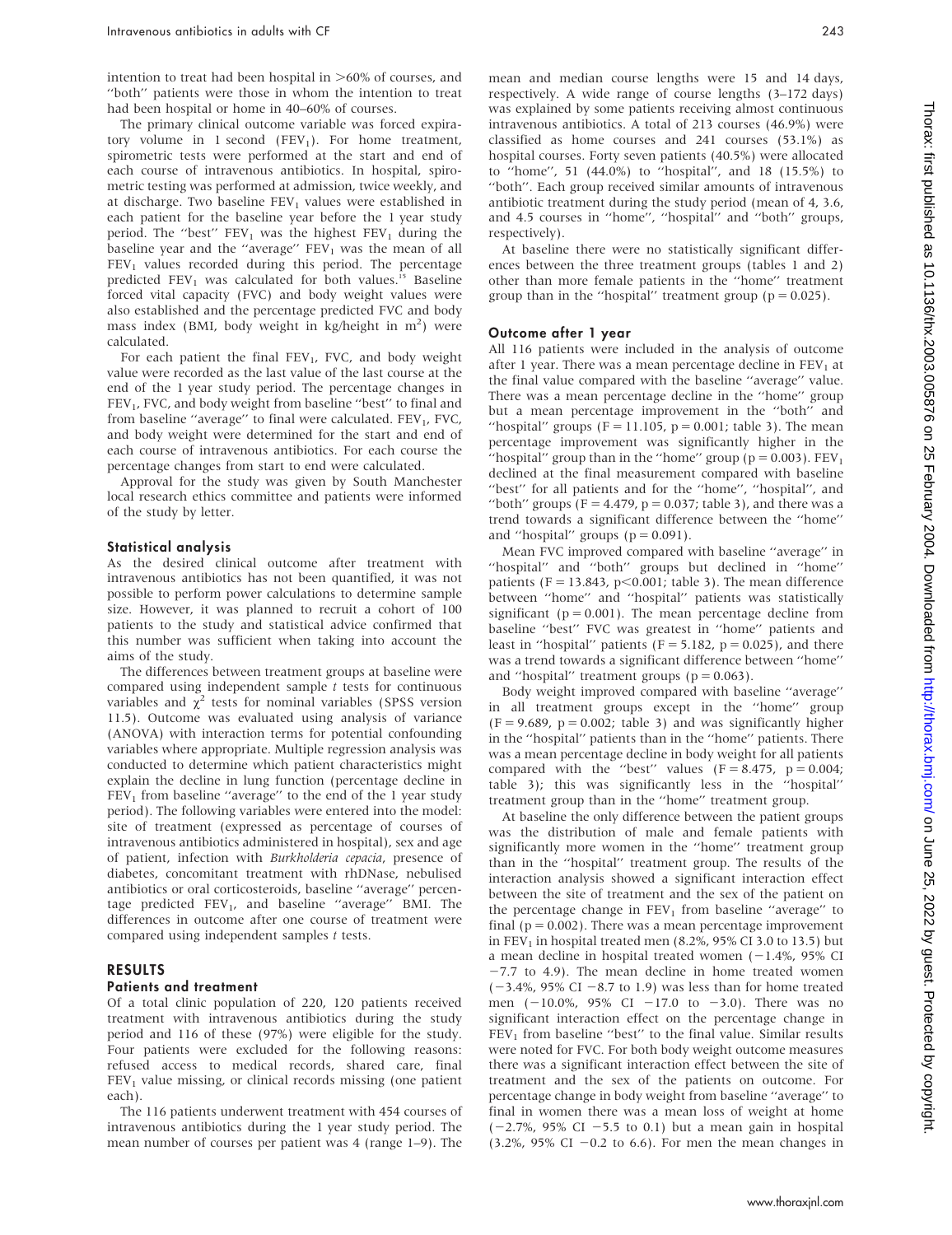|                                         | All<br>$(N = 116)$ | "Home"<br>$(N = 47)$ | "Hospital"<br>$(N = 51)$ | "Both"<br>$(N = 18)$ |
|-----------------------------------------|--------------------|----------------------|--------------------------|----------------------|
| Mean (range) age (years)                | 26 (16–47)         | $26(17-43)$          | $26(16-47)$              | 25 (19-42)           |
| Male/female (%)                         | 50.0/50.0          | 36.2/63.8            | 58.8/41.2                | 61.1/38.9            |
| Infecting micro-organism $(N \%)$       |                    |                      |                          |                      |
| Pseudomonas aeruginosa                  | 103 (88.9)         | 43 (91.5)            | 42 (82.4)                | 18 (100.0)           |
| Burkholderia cepacia                    | 18 (15.5)          | 6(12.8)              | 9(17.6)                  | 3(16.7)              |
| Other Pseudomonas spp                   | 2(1.7)             | 0                    | 2(3.9)                   | $\Omega$             |
| Staphylococcus aureus*                  | 17(14.7)           | 8(17.0)              | 7(13.7)                  | 2(11.1)              |
| Other                                   | 51(44.0)           | 19(40.4)             | 24(47.1)                 | 8(44.4)              |
| Concomitant treatment (N (%))           |                    |                      |                          |                      |
| Nebulised rhDNase                       | 75 (64.7)          | 30(63.8)             | 32(62.7)                 | 13 (72.2)            |
| Nebulised colistin                      | 58 (50)            | 26(55.3)             | 21(41.2)                 | 11(61.1)             |
| Nebulised gentamicin                    | 9(7.8)             | 6(12.8)              | 2(3.9)                   | 1(5.6)               |
| Nebulised tobramycin                    | 2(1.7)             | 2(4.3)               | $\Omega$                 | $\Omega$             |
| Oral antibiotics                        | 104 (89.7)         | 43 (91.5)            | 45 (88.2)                | 16 (88.9)            |
| Inhaled/nebulised corticosteroids       | 109 (94.0)         | 45 (95.7)            | 48 (94.1)                | 16 (88.9)            |
| Regular oral corticosteroids            | 12 (10.3)          | 5(10.6)              | 5(9.8)                   | 2(11.1)              |
| Inhaled/nebulised bronchodilators       | 113(97.4)          | 44 (93.6)            | 51 (100.0)               | 18 (100.0)           |
| Aminophylline, theophylline, salbutamol | 73 (62.9)          | 26(55.3)             | 36 (70.6)                | 11(61.1)             |
| Diabetes (N (%))                        |                    |                      |                          |                      |
| Yes                                     | 31(26.7)           | 14(29.8)             | 15(29.4)                 | 2(11.1)              |
| Smoking (N (%))                         | $N = 101$          | $N = 39$             | $N = 47$                 | $N = 15$             |
| Yes                                     | 13 (12.9)          | 6(15.4)              | 6(12.8)                  | 1(6.7)               |
| Pregnancy (N (%))                       | $N = 56$           | $N = 29$             | $N = 21$                 | $N=6$                |
| Yes                                     | 4(7.1)             | 1(3.4)               | 2(9.5)                   | 1(16.7)              |

body weight were  $-1.9\%$  (95% CI  $-5.7$  to 1.8) at home and 2.5% (95% CI  $-0.8$  to 4.9) in hospital.

#### Outcome after one course

Out of 454 courses, start values were missing from 15 courses (3%) where the patient was too ill to perform spirometric tests and end values were missing from 20 courses (4%) where the patient did not return to the clinic after finishing a course of home treatment. The mean improvement in  $FEV<sub>1</sub>$ from start to end of a course was significantly greater for hospital courses than for home courses ( $p$ <0.001; table 4). Secondary outcome variables reflected the results for  $FEV<sub>1</sub>$ (table 4).

# Characteristics influencing outcome

Regression analysis confirmed that only the site of treatment had an effect on the percentage change in  $FEV<sub>1</sub>$  from baseline "average" to the end of the 1 year study period (coefficient = 0.09, 95% CI 0.020 to 0.160,  $p = 0.012$ ). Other baseline characteristics had no effect on outcome.

# **DISCUSSION**

This study shows that clinical outcome was better after a course of intravenous antibiotics administered in hospital than after a course administered at home. The benefit of hospital treatment was maintained over 1 year.

The Cochrane Collaboration review of home and hospital treatment recommended initiation of randomised controlled trials to compare the two approaches,<sup>3</sup> but randomised controlled trials may not be appropriate to evaluate all situations.<sup>16</sup> Because of the variation in severity of disease and the number of antibiotic regimens used for treating respiratory infective exacerbations in CF, a randomised controlled trial of home and hospital treatment may not reflect routine practice. Anecdotal evidence suggests that patients have strong preferences regarding site of treatment and refuse to be randomised, although it may be possible to build patient preferences into the trials.<sup>17</sup> Furthermore, a randomised controlled trial may not be the best study design for patients with chronic or lifelong diseases such as CF as they rarely evaluate long term outcomes,<sup>18</sup> and alternative study designs such as well conducted observational studies should be considered.

Lung function, particularly  $FEV_1$ , is the most important objective clinical outcome measure in CF and it is expected that  $FEV<sub>1</sub>$  will improve during a course of intravenous antibiotics. In practice, the main aim of treatment with intravenous antibiotics is to achieve and maintain the patient's best lung function. In this study both the highest and mean  $FEV<sub>1</sub>$  values were recorded for the baseline year. The mean value possibly represented the patient's everyday condition more accurately than the highest value as the mean baseline ''best'' value was approximately 20% higher than the

Table 2 Mean (SD) ''best'' and ''average'' values for lung function, body weight, and body mass index (BMI) for the three treatment groups during the 1 year baseline period

|                                        | "Home" $(N=47)$ |             |             | "Hospital" $(N = 51)$ |             | "Both" $(N = 18)$ |  |
|----------------------------------------|-----------------|-------------|-------------|-----------------------|-------------|-------------------|--|
|                                        | "Best"          | "Average"   | "Best"      | "Average"             | "Best"      | "Average"         |  |
| $FEV_1$ (l)                            | 2.2(0.8)        | 1.9(0.7)    | 2.1(0.9)    | 1.8(0.8)              | 2.4(0.9)    | 2.0(0.7)          |  |
| $%$ predicted FEV <sub>1</sub>         | 64.7(22.4)      | 54.8 (19.0) | 59.3 (22.1) | 49.3 (18.6)           | 60.6(19.1)  | 50.4 (16.0)       |  |
| FVC (I)                                | 3.3(1.1)        | 2.9(1.0)    | 3.6(1.2)    | 3.0(1.1)              | 3.6(1.1)    | 3.1(1.1)          |  |
| % predicted FVC                        | 82.6 (21.4)     | 72.4 (19.8) | 84.2 (20.1) | 71.5 (19.7)           | 78.7 (18.3) | 67.5(16.3)        |  |
| Body weight (kg)                       | 59.0 (9.6)      | 56.7(9.1)   | 60.0 (12.5) | 57.7 (12.0)           | 65.1(14.9)  | 62.5(14.6)        |  |
| BMI ( $\frac{\text{kg}}{\text{m}^2}$ ) | 21.6(2.8)       | 20.7(2.6)   | 21.5(3.4)   | 20.6(3.2)             | 22.0(2.6)   | 21.1(2.6)         |  |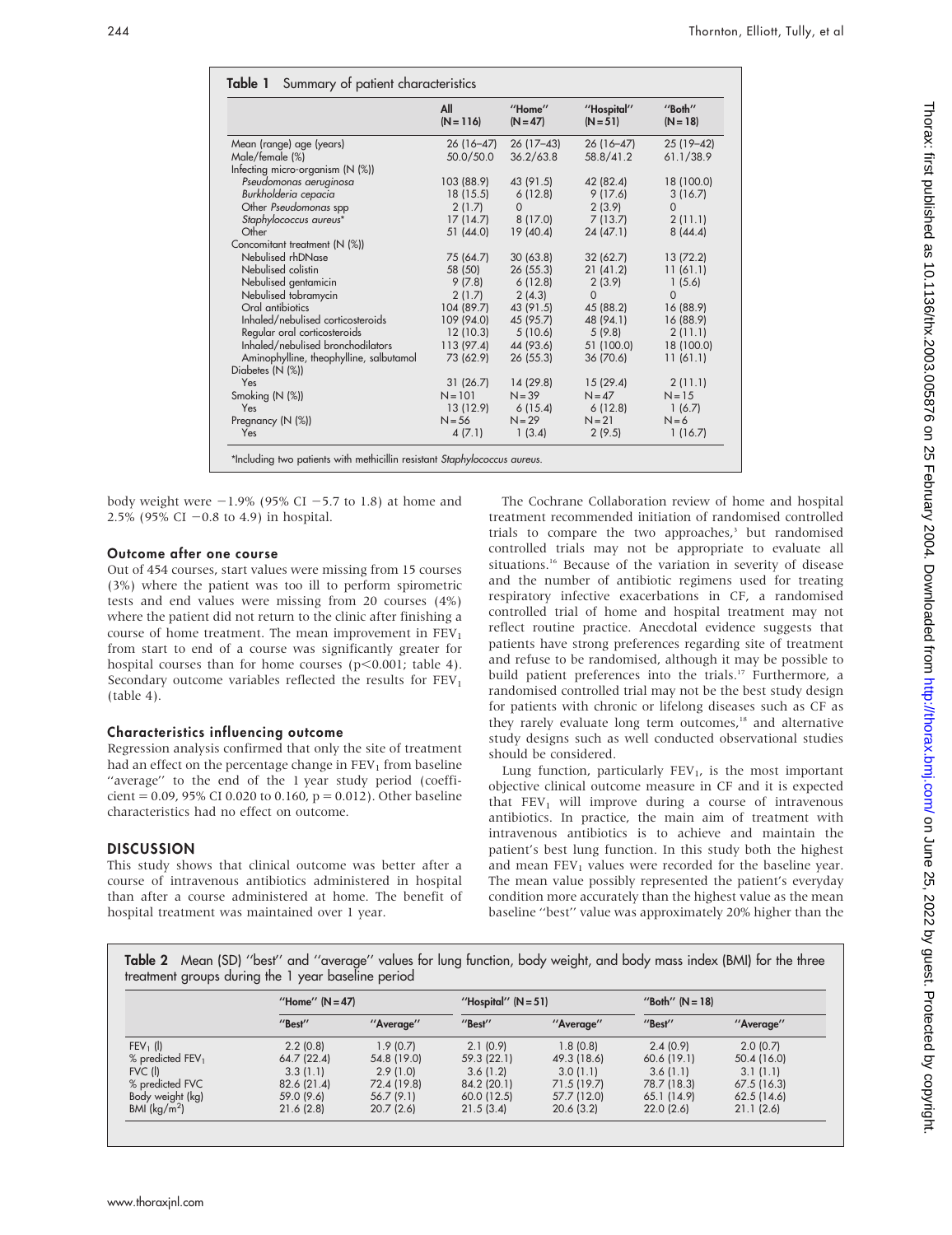Table 3 Mean (SD) percentage change from ''best'' and ''average'' values for lung function and body weight to end of 1 year study period

|                                       | All $(N = 116)$ |              | "Home" $(N = 47)$ |                | "Hospital" $(N = 51)$ |               | "Both" $(N = 18)$ |           |
|---------------------------------------|-----------------|--------------|-------------------|----------------|-----------------------|---------------|-------------------|-----------|
|                                       | "Best"          | "Average"    | "Best"            | "Average"      | "Best"                | "Average"     | "Best"            | "Average" |
| % change to final<br>FEV <sub>1</sub> | $-16.1(15.3)$   | $-0.3(15.5)$ | $-19.5(16.0)$     | $-5.8$ (15.0)* | $-13.0(15.7)$         | $4.3(16.4)$ * | $-15.6(9.9)$      | 1.3 (9.1) |
| % change to final<br><b>FVC</b>       | $-11.8(14.6)$   | 2.2(13.5)    | $-15.4(16.8)$     | $-3.0(15.1)$   | $-8.7(13.9)$          | 6.7(11.5)     | $-10.9(6.6)$      | 3.1(9.1)  |
| % change to final<br>body weight      | $-3.5(8.4)$     | 0.4(8.1)     | $-6.2(8.9)$ ±     | $-2.4(8.5)$ §  | $-1.4(7.2)$           | $2.5(7.0)$ §  | $-2.4(8.4)$       | 1.8(8.3)  |

mean ''average'' value. Thus, the most useful clinical outcome after 1 year was the comparison with baseline "average"  $FEV<sub>1</sub>$ . During our study the mean lung function improved between the start and end of one course of treatment. However, over 1 year there was a mean decline in lung function compared with baseline ''average''.

In CF, inadequate caloric intake and/or malabsorption, increased energy loss, and increased energy expenditure are associated with pulmonary morbidity and mortality.19 There is a strong correlation between  $FEV<sub>1</sub>$  and BMI and lung function may impinge on weight gain because of increasing energy expenditure for the work of breathing.<sup>20 21</sup> Lung infection and inflammation and treatment with antibiotics also increase energy expenditure.<sup>22</sup> Patients with CF often lose weight when ill with a respiratory infection. In our study the changes in body weight reflected the changes in lung function.

An interesting finding in our study was the difference in outcome between male and female patients. It is interesting to speculate why outcome at home was better for women than for men; it is possible that women adhere better to home treatment. It is also noteworthy that there was a mean decline in  $FEV<sub>1</sub>$  both at home and in hospital for women. It is recognised that survival for women with CF is less than that for men.23 One explanation which may be worth investigating further is that women respond less well than men to intravenous antibiotic therapy.

Although our study assessed only clinical outcome, it would have been interesting to record health related quality of life (HRQoL). However, HRQoL cannot be assessed retrospectively. A validated instrument sensitive to home and hospital treatment was not available at the start of the study.

A criticism often directed at comparisons of home and hospital treatment is that hospital treated patients have more severe disease than home treated patients. In this study there was no difference in baseline patient characteristics, lung

**Contractor** 

function, or body weight between the treatment groups and the regression analysis confirmed that the site of treatment was the only predictor of outcome. Some patients refused to be admitted to hospital for treatment even when very sick, and other patients who were less ill preferred hospital treatment for domestic reasons. Any possible bias in this study will be a result of the social and domestic circumstances of the patients.

Although most previous studies concluded that clinical outcome was at least equivalent after home and hospital treatment, three recent studies reported a significantly better improvement in lung function in hospital treated patients compared with home treated patients.<sup>7 8 14</sup> Hospital patients would be expected to fare better than home patients for a number of reasons. Patients in hospital receive closer management of their condition from the multidisciplinary team with intensive physiotherapy, greater dietetic input, and close supervision and monitoring of spirometry and body weight (table 5).

The usual antibiotic combination is a  $\beta$ -lactam with an aminoglycoside. Although patients receive the same intravenous antibiotics at the same total daily dose at home as in hospital, some regimens for home administration are adapted to make administration more convenient for patients at home or work, but this may reduce effectiveness of treatment. For example, β-lactam antibiotics are administered three or four times daily in hospital but only twice daily at home (although the total dose is adjusted to be the same as in hospital). Most home treated patients have totally implantable intravenous access systems fitted and, although some antibiotics are known to be more effective when administered by continuous infusion, home treated patients usually prefer to use bolus injections.

Considerable commitment is expected from patients, but they choose home treatment in order to maintain family, work and/or education commitments. Adherence by CF patients with treatment in general is recognised as being

|                                | All courses | Home           | Hospital                 |
|--------------------------------|-------------|----------------|--------------------------|
| $%$ change in FEV <sub>1</sub> | $N = 423$   | $N = 192$      | $N = 231$                |
| Mean (SD)                      | 22.6(26.2)  | $16.3(19.4)$ * | 27.8 (29.7)*             |
| % change in FVC                | $N = 415$   | $N = 191$      | $N = 224$                |
| Mean (SD)                      | 22.2 (29.0) | 15.5(19.3)     | 27.9 (34.3) <sup>+</sup> |
| % change in body weight        | $N = 385$   | $N = 172$      | $N = 213$                |
| Mean (SD)                      | 1.5(4.3)    | $0.5(3.1)$ ±   | $2.4(4.9)$ ±             |

 $\uparrow$ Mean difference 1.9% (95% CI 1.1 to 2.7), p<0.001.